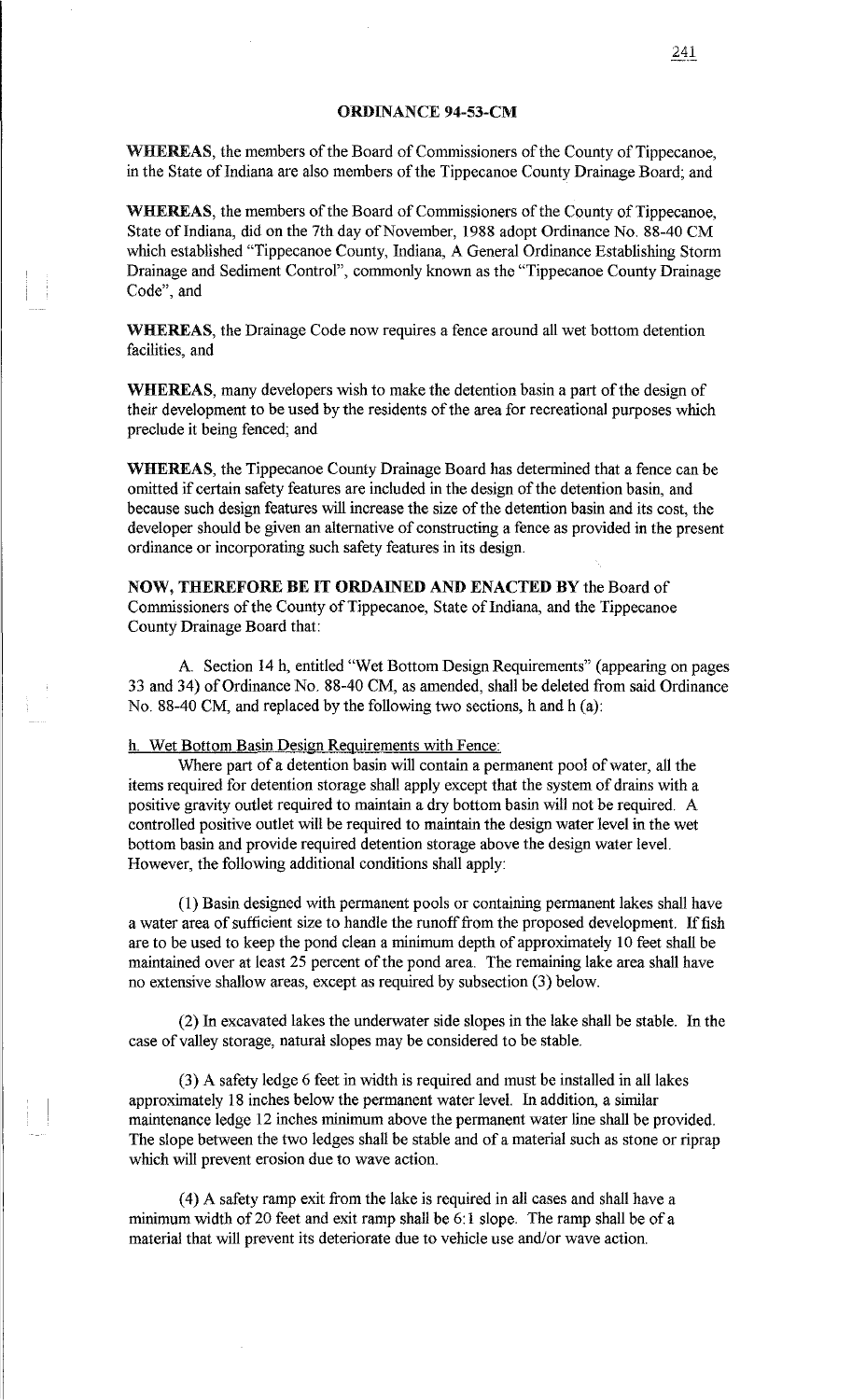( 5) Periodic maintenance is required in lakes to control weed and larval growth. The reservoir shall also be designed to provide for the easy removal of sediment which will accumulate during periods of reservoir operation. A means of maintaining the designed water level of the lake during prolonged periods of dry weather is also required.

(6) For emergency use, basin cleaning or shoreline maintenance, facilities shall be provided or plans prepared for auxiliary equipment to pennit emptying and drainage.

(7) Aeration facilities to prevent pond stagnation shall be provided, if required. Design calculations to substantiate the effectiveness of these aeration facilities shall be submitted with final engineering plans. Agreement for the perpetual operation and maintenance of aeration facilities shall be prepared to the satisfaction of the Drainage Board.

(8) Basins designed with permanent pools or containing permanent lakes shall be surrounded by a nonclimable fence at least  $\sin(6)$  feet in height suitably posted to prevent unauthorized entry into the pool area, as shown on typical cross-section.

h (a). Wet Bottom Basin Design Requirements without Fence:

Where part of a detention basin will contain a permanent pool of water, all the items required for detention storage shall apply except that the system of drains with a positive gravity outlet required to maintain a dry bottom basin will not be required. A controlled positive outlet will be required to maintain the design water level in the wet bottom basin and provide required detention storage above the design water level. However, the following additional conditions shall apply:

(1) Basin designed with permanent pools or containing permanent lakes shall have a water area of sufficient size to handle the runoff from the proposed development. If fish are to be used to keep the pond clean a minimum depth of approximately 10 feet shall be maintained over at least 25 percent of the pond area. The remaining lake area shall have no extensive shallow areas, except as required by subsection (3) below.

(2) In excavated lakes the underwater side slopes in the lake shall be stable. In the case of valley storage, natural slopes may be considered to be stable.

(3) A safety ledge of 10 feet minimum in width is required and must be installed in all lakes 18 inches minimum below the permanent water level. In addition, a similar maintenance ledge 12 inches minimum above the permanent water line shall be provided. The slope between the two ledges shall be 6:1 slope and of a material such as stone, riprap or other erosion control material which will prevent erosion due to wave action.

( 4) A safety ramp exit from the lake is required in all cases and shall have a minimum width of 20 feet and exit ramp shall be 6:1 slope. The ramp shall be of a material that will prevent its deteriorate due to vehicle use and/or wave action.

( 5) Periodic maintenance is required in lakes to control weed and larval growth. The reservoir shall also be designed to provide for the easy removal of sediment which will accumulate during periods of reservoir operation. A means of maintaining the designed water level of the lake during prolonged periods of dry weather is also required.

(6) For emergency use, basin cleaning or shoreline maintenance, facilities shall be provided or plans prepared for auxiliary equipment to permit emptying and drainage.

(7) Aeration facilities or other facilities to prevent pond stagnation shall be provided, if required.

(8) As shown on typical cross-section.

B. This Ordinance shall become effective after its final passage, approval and publication as required by law.